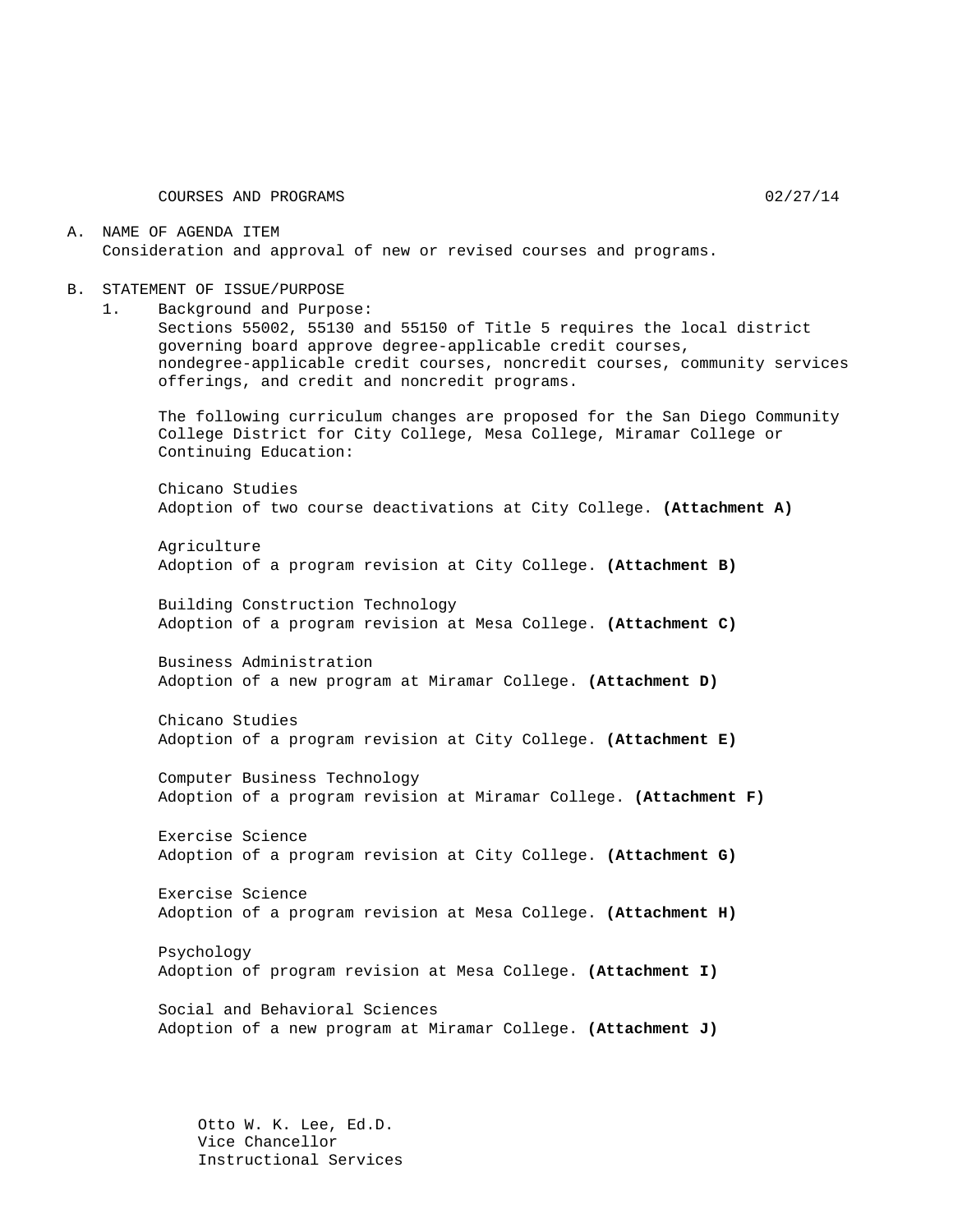- B. STATEMENT OF ISSUE/PURPOSE (continued)
	- 1. Background and Purpose: (continued)

Social and Behavioral Sciences Adoption of a program revision at Miramar College. **(Attachment K)**

Sustainable Urban Agriculture Adoption of a program revision at City College. **(Attachment L)**

Sustainable Urban Agriculture Adoption of a program deactivation at City College. **(Attachment M)**

2. Cost and Funding There is no additional cost to the District.

#### C. PROPOSAL

The Board of Trustees hereby grants authority to take the action outlined in Part A.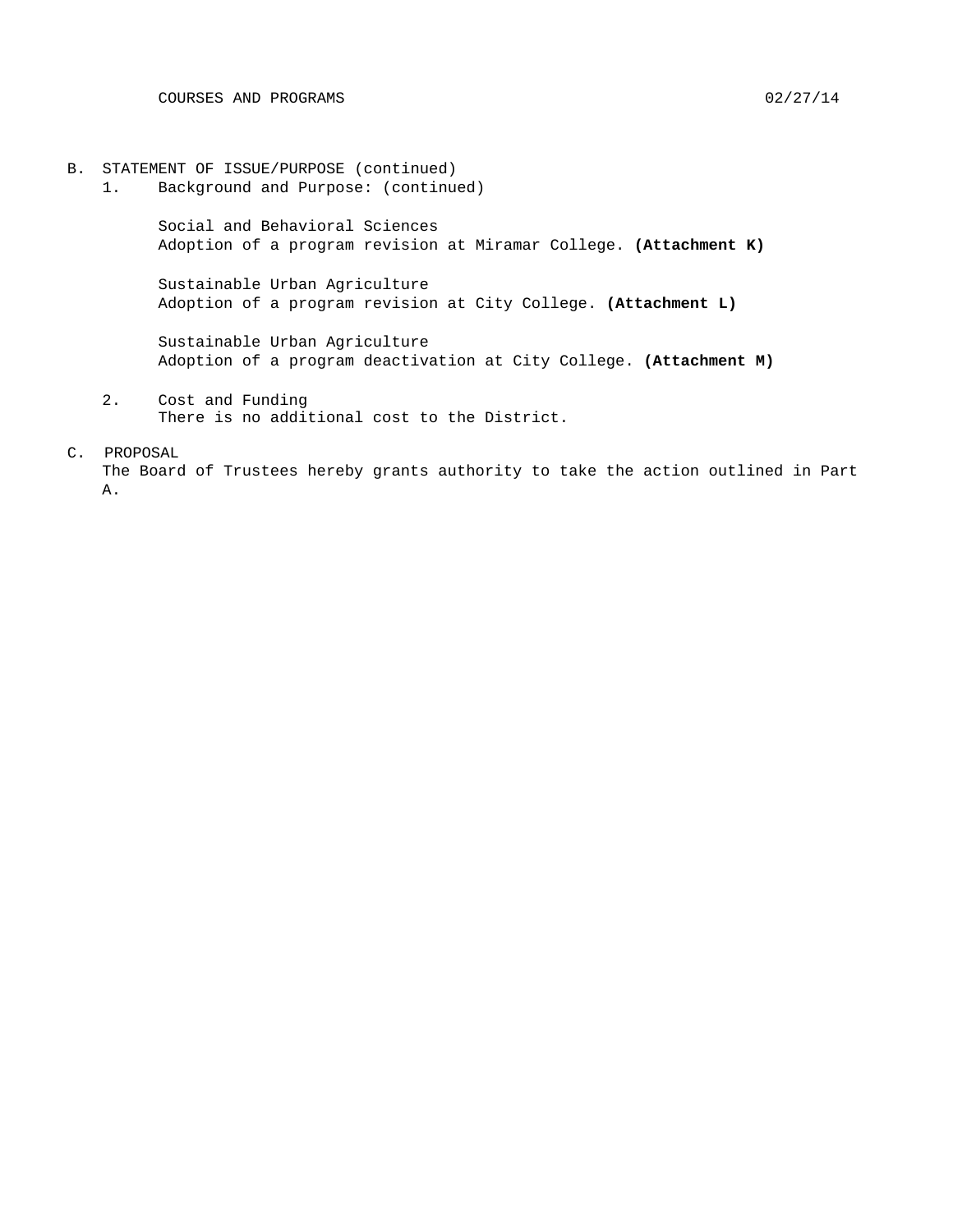Adoption of two course deactivations at City College.

Proposed course deactivations at City College:

#### **203 Introductory Spanish for Spanish Speakers**

**80 - 90 hours lecture, 5 units Letter Grade or Pass/No Pass Option**

*Advisory:* English 42 and English 43, each with a grade of "C" or better, or equivalent or Assessment Skill Level W4. A survey of Spanish grammar, understanding and speaking Spanish, with special emphasis on reading and writing Spanish. The Spanish of the Southwest will be studied as an effective and legitimate instrument of communication. Students will read community newspapers as well as Chicano and Mexican writers. (FT) Associate Degree Credit & transfer to CSU. CSU General Education. UC Transfer Course List.

#### **204 Intermediate Spanish for Spanish Speakers**

#### **80 - 90 hours lecture, 5 units Letter Grade or Pass/No Pass Option**

*Advisory:* English 42 and English 43, each with a grade of "C" or better, or equivalent or Assessment Skill Level W4. An advanced review of grammar. Conversational and written Spanish emphasized. Spanish and Chicano literary works will be selected to acquaint the student with the historical background, literature, and culture of the Spanish- speaking people. (FT) Associate Degree Credit & transfer to CSU. CSU General Education. UC Transfer Course List.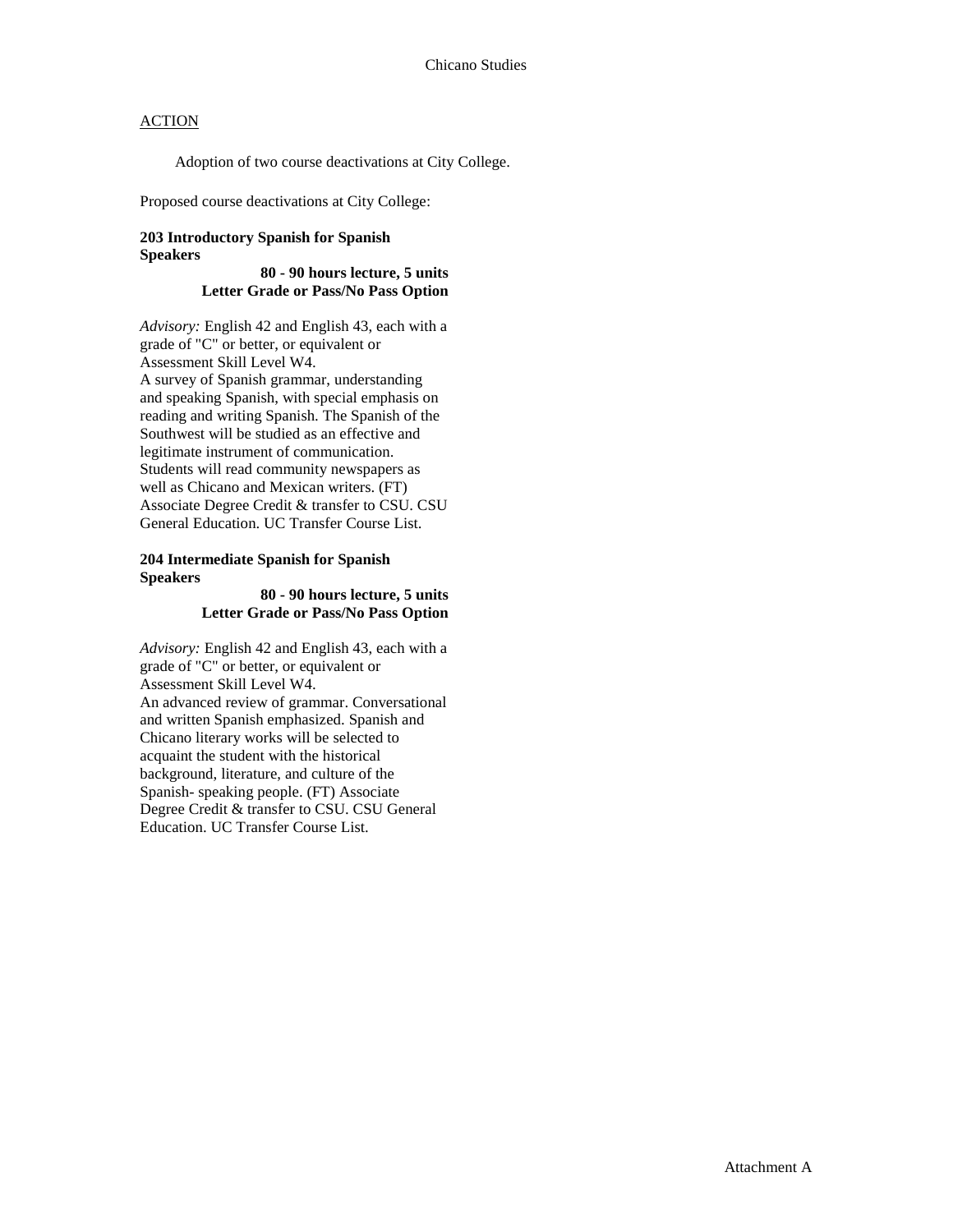Adoption of a program revision at City College.

Proposed program revision at City College:

# **Certificate of Performance Organic Gardening for the Culinary Arts**

| <b>Courses Required for the Major:</b>        | <b>Units</b> |
|-----------------------------------------------|--------------|
| AGRI 102 Sustainable Urban Agricultural       |              |
|                                               |              |
| AGRI 128 Food Preservation Skills  1          |              |
| AGRI 104 Cool Season Organic Production or .3 |              |
| AGRI 106 Warm Season Organic Production3      |              |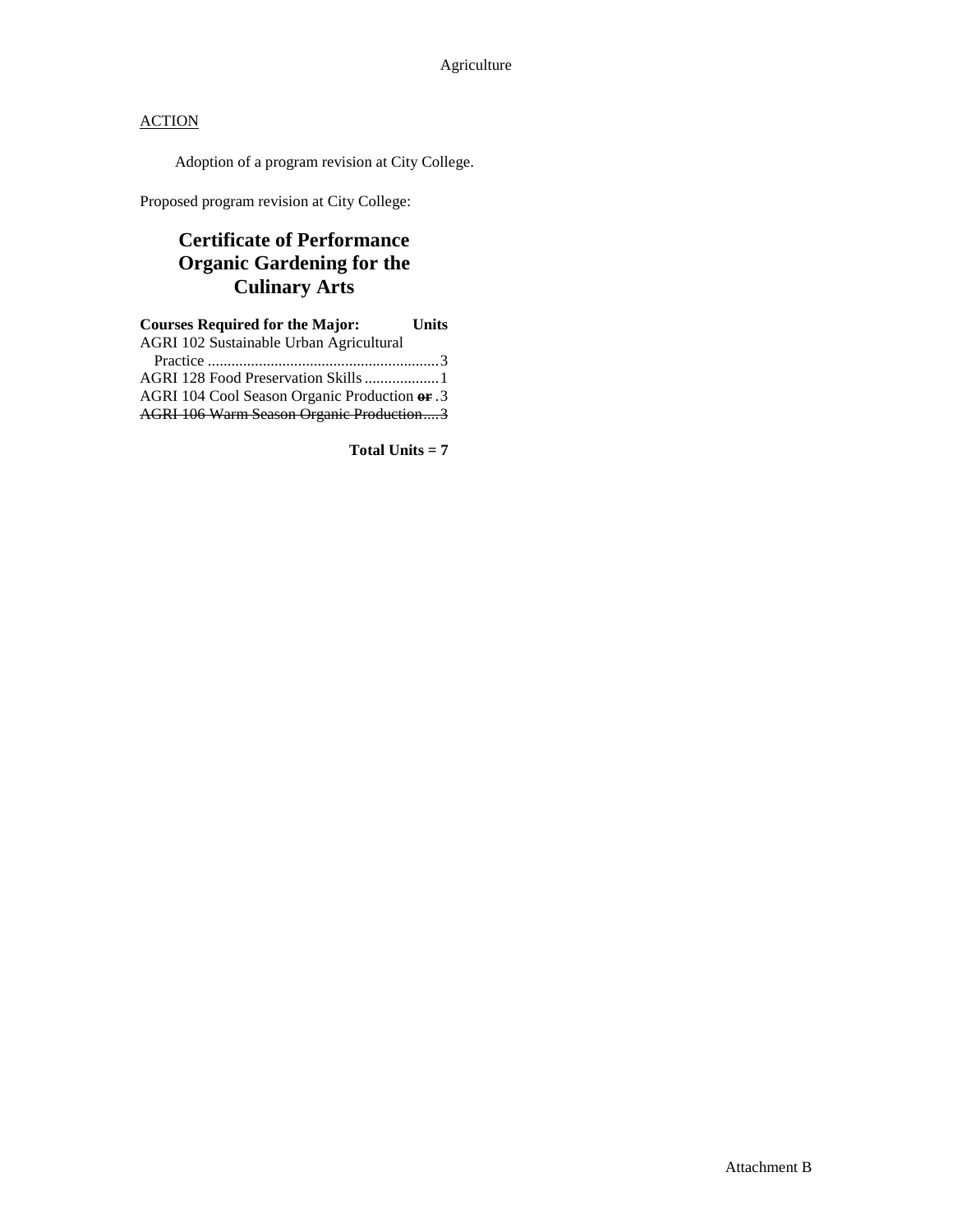Adoption of a program revision at Mesa College.

Proposed program revision at Mesa College:

# **Associate in of Science Degree Inspection**

| <b>Courses Required for the Major:</b>          | <b>Units</b> |
|-------------------------------------------------|--------------|
| ARCH 130 Materials of Construction 3            |              |
|                                                 |              |
| BLDC 055 Construction Plan Reading3             |              |
| <b>BLDC 060 Construction Practices I or</b>     |              |
| BLDC 061 Construction Practices II4             |              |
| BLDC 065 Building Inspection3                   |              |
| BLDC 068 Electrical, Plumbing and Mechanical    |              |
|                                                 |              |
| BLDC 070 Building Codes and Zoning 3            |              |
| BLDC 075 Construction Management I3             |              |
| <b>BLDC 080 Construction Project Management</b> |              |
|                                                 |              |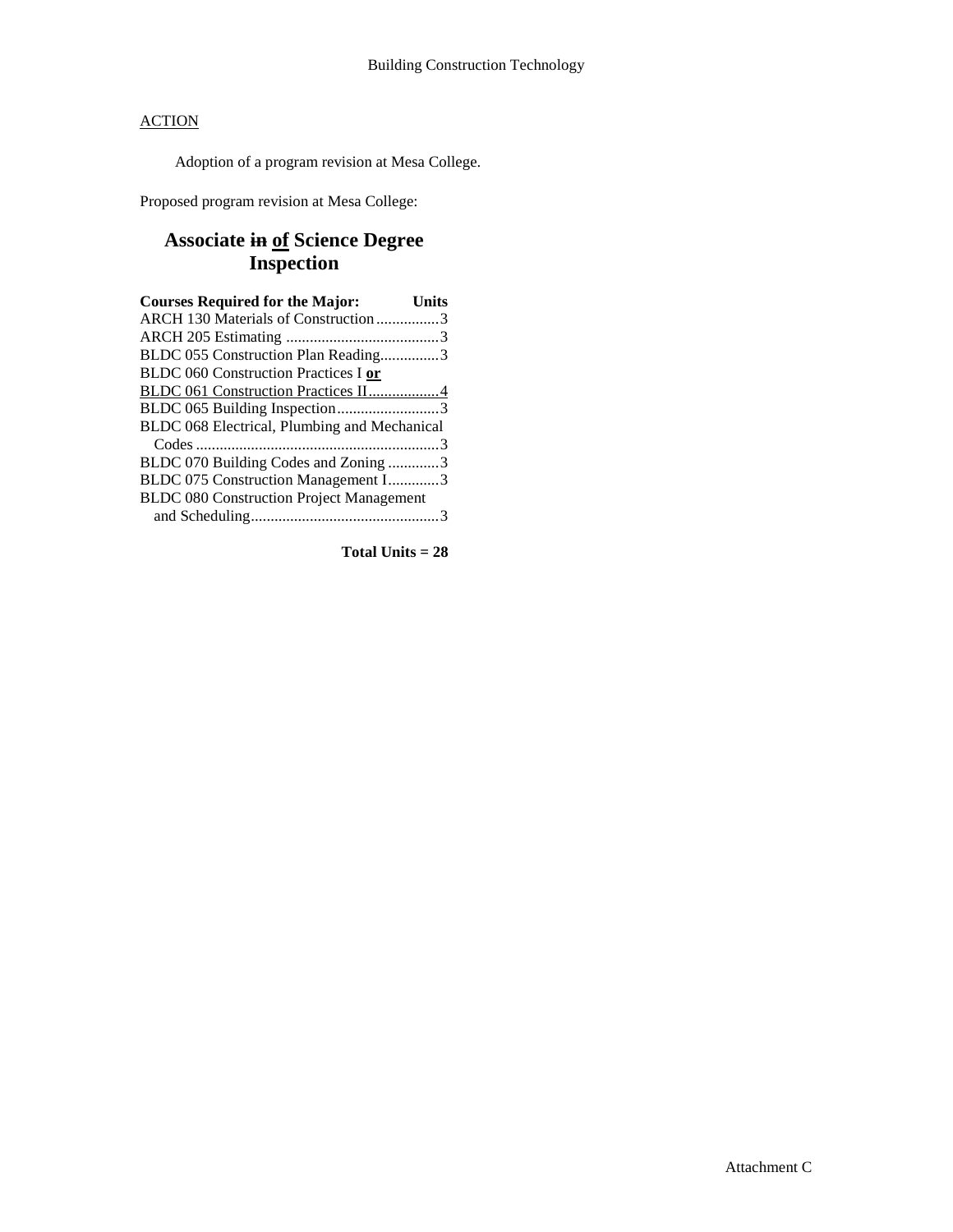Adoption of a new program at Miramar College.

Proposed new program at Miramar College:

# **Associate in Science for Transfer Business Administration**

| <b>Courses Required for the Major:</b>      | Units |
|---------------------------------------------|-------|
| ACCT 116A Financial Accounting4             |       |
| ACCT 116B Managerial Accounting 4           |       |
| BUSE 140 Business Law and the Legal         |       |
|                                             |       |
| CISC 181 Principles of Information Systems4 |       |
| ECON 120 Principles of Macroeconomics3      |       |
| ECON 121 Principles of Microeconomics 3     |       |
| MATH 119 Elementary Statistics or           |       |
| PSYC 258 Behavioral Science Statistics3     |       |
| MATH 121 Basic Techniques of Applied        |       |
|                                             |       |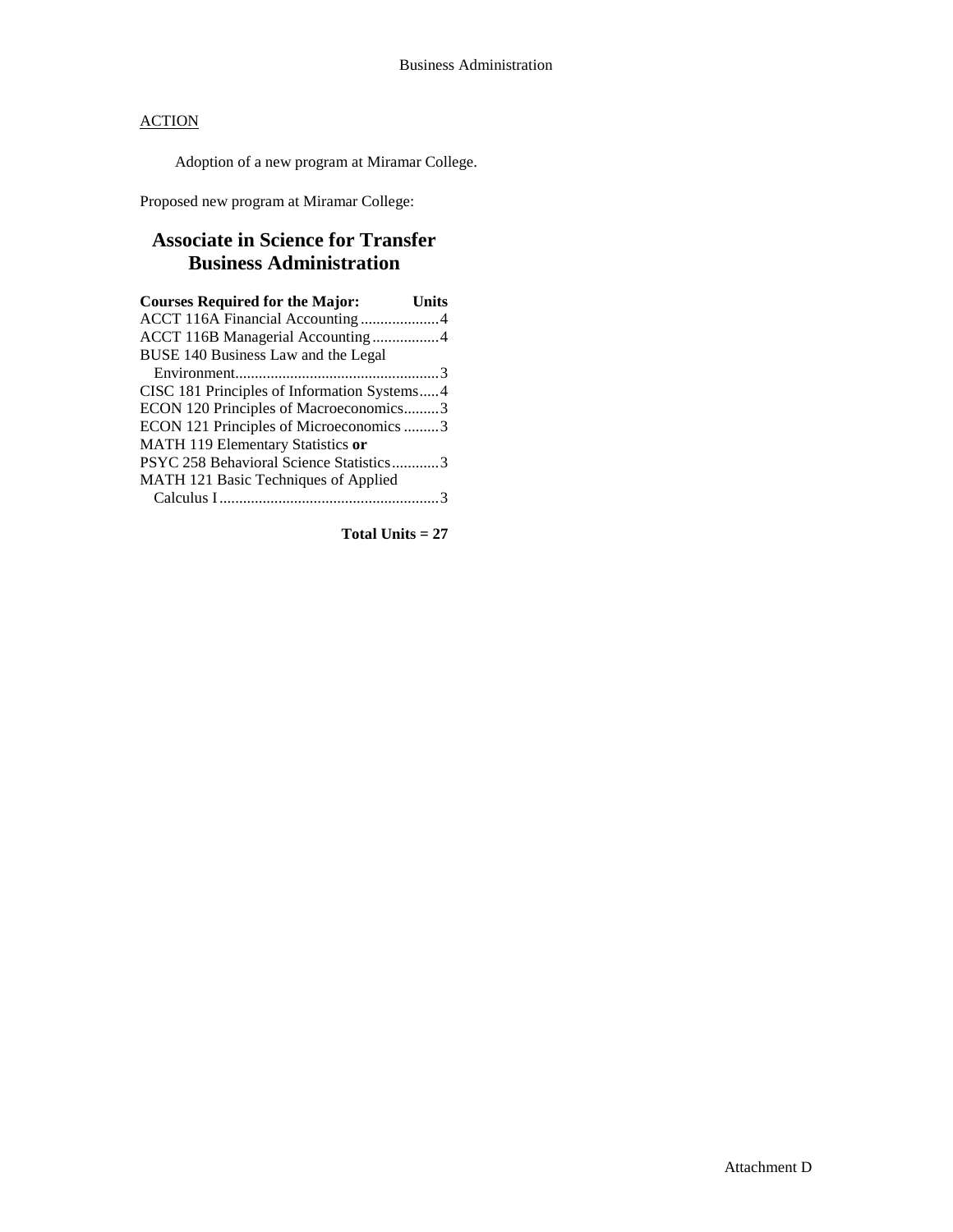Adoption of a program revision at City College.

Proposed program revision at City College:

# **Associate in of Arts Degree Chicana and Chicano Studies**

| <b>Courses Required for the Major:</b><br><b>Units</b> |
|--------------------------------------------------------|
| CHIC 110A Introduction to Chicano Studies or           |
| CHIC 110B Introduction to Chicano Studies  3           |
| CHIC 130 Mexican Literature in Translation or          |
| CHIC 135 Chicana/o Literature or                       |
| CHIC 138 Literature of La Raza in Latin                |
|                                                        |
| CHIC 141A United States History from a                 |
|                                                        |
| CHIC 141B United States History from a                 |
|                                                        |
| CHIC 150 History of Mexico or                          |
| CHIC 170 La Chicana or                                 |
| CHIC 201 Pre-Columbian Cultures of                     |
| MesoAmerica or                                         |
|                                                        |
| Select one of the following courses:<br>Units          |
| <b>CHIC 203 Introductory Spanish for Spanish</b>       |
|                                                        |
| <b>CHIC 204 Intermediate Spanish for Spanish</b>       |
|                                                        |
|                                                        |
| SPAN 202 Fourth Course in Spanish 5                    |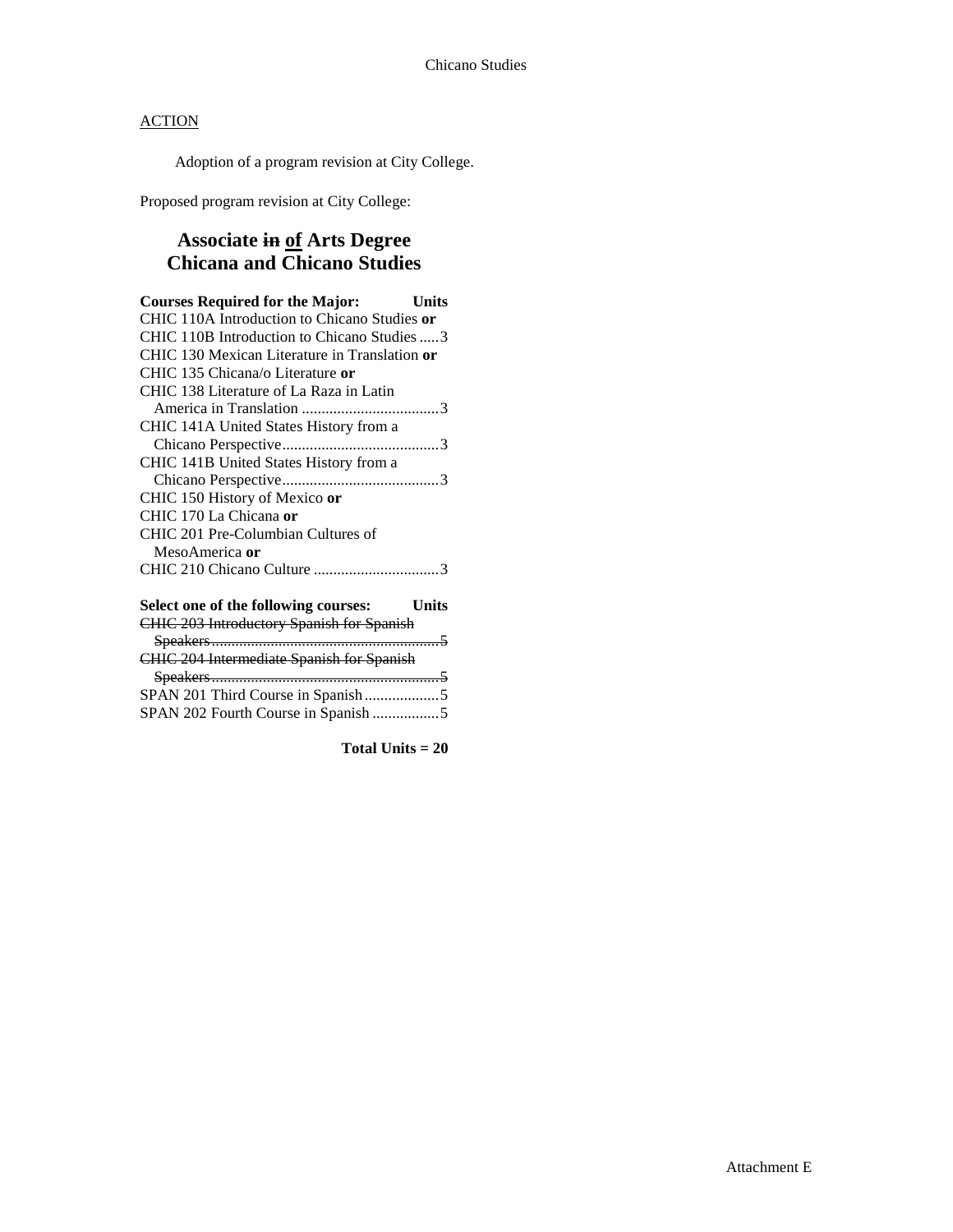Adoption of a program revision at Miramar College.

Proposed program revisions at Miramar College:

## **Certificate of Performance Administrative Assistant**

| <b>Courses Required for the Major:</b> Units |  |
|----------------------------------------------|--|
| CBTE 114 Introduction to Microsoft Windows.1 |  |
| CBTE 120 Beginning Microsoft Word2           |  |
|                                              |  |
|                                              |  |
|                                              |  |
| CBTE 210 Computers in Business 3             |  |

**Total Units = 11**

# **Certificate of Achievement Administrative Assistant**

| <b>Courses Required for the Major:</b>           | Units |
|--------------------------------------------------|-------|
| BUSE 101 Business Mathematics 3                  |       |
| BUSE 119 Business Communications3                |       |
| CBTE 114 Introduction to Microsoft Windows.1     |       |
| CBTE 120 Beginning Microsoft Word2               |       |
| CBTE 122 Intermediate Microsoft Word3            |       |
| CBTE 127 Introduction to PowerPoint2             |       |
|                                                  |       |
| CBTE 143 Intermediate Microsoft Excel3           |       |
| CBTE 152 Beginning Microsoft Access 2            |       |
| CBTE 153 Database Development with Access.3      |       |
| <b>CBTE 167 Webpage Creation Using Microsoft</b> |       |
|                                                  |       |
|                                                  |       |
| CBTE 205 Records Management3                     |       |
|                                                  |       |

**Total Units = 20 35**

# **Associate in of Science Degree Administrative Assistant**

| <b>Courses Required for the Major:</b>       | Units |
|----------------------------------------------|-------|
| BUSE 101 Business Mathematics3               |       |
| BUSE 119 Business Communications 3           |       |
| CBTE 114 Introduction to Microsoft Windows.1 |       |
| CBTE 120 Beginning Microsoft Word2           |       |
| CBTE 122 Intermediate Microsoft Word3        |       |
| CBTE 127 Introduction to PowerPoint 2        |       |
| <b>CBTE 128 Comprehensive Microsoft</b>      |       |
|                                              |       |
|                                              |       |
| CBTE 143 Intermediate Microsoft Excel3       |       |
| CBTE 152 Beginning Microsoft Access 2        |       |
| CBTE 153 Database Development with           |       |
|                                              |       |
| CBTE 165 Webpage Creation with               |       |
|                                              |       |
|                                              |       |
| CBTE 180 Microsoft Office3                   |       |
| CBTE 205 Records Management3                 |       |
| CBTE 210 Computers in Business 3             |       |

**Total Units = 33 35**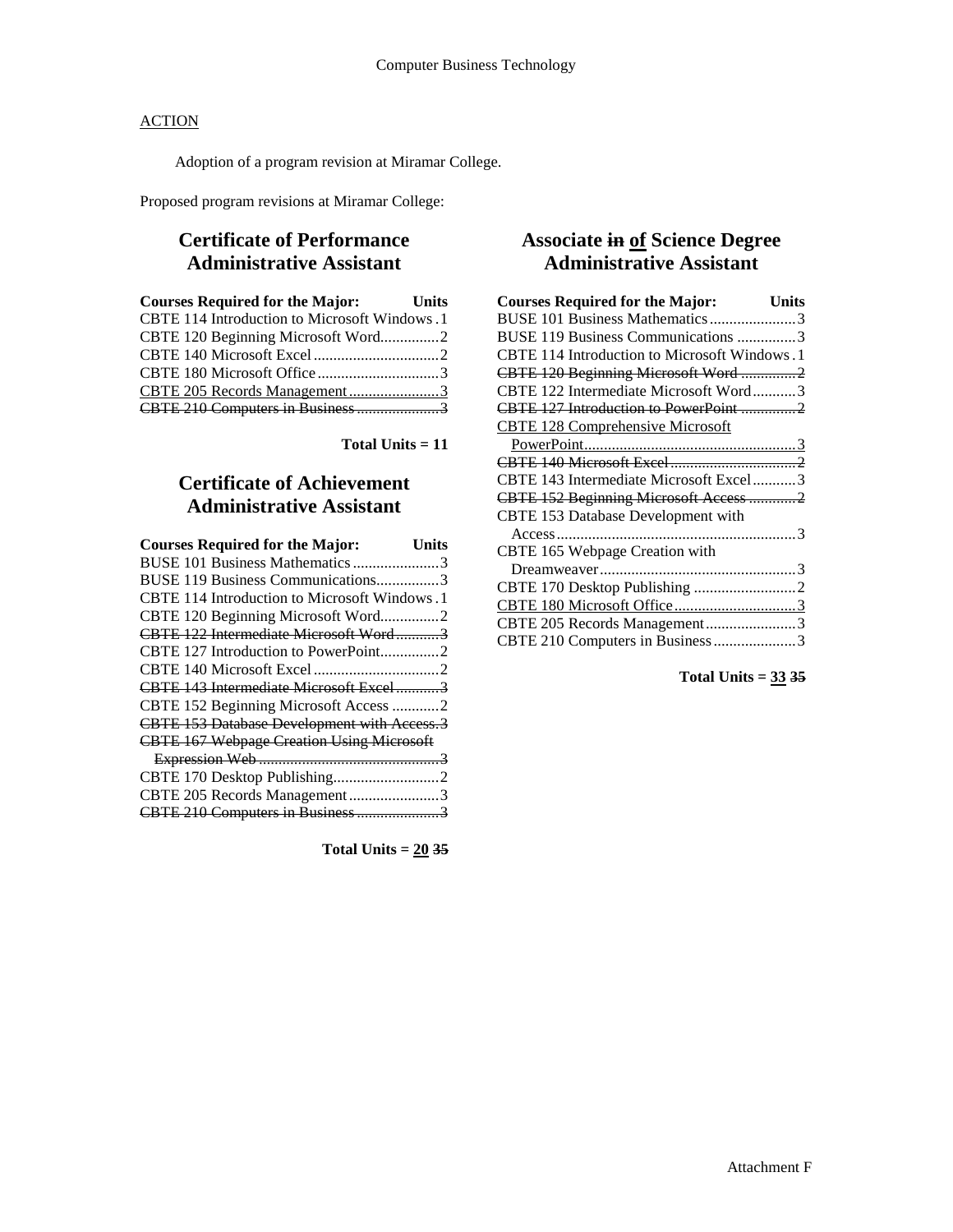Adoption of a program revision at City College.

Proposed program revision at City College:

# **Associate in Arts for Transfer Kinesiology for Transfer**

| <b>Courses Required for the Major:</b>        | <b>Units</b> |
|-----------------------------------------------|--------------|
|                                               |              |
| BIOL 235 Human Physiology 4                   |              |
| <b>EXSC 241B Introduction to Kinesiology3</b> |              |
| PHYE 241B Introduction to Kinesiology3        |              |

**Select a minimum of one course from any 3 of the following areas for a maximum of 3 units.**

| Select a maximum of one course from any 3 of |              |
|----------------------------------------------|--------------|
| the following areas for a minimum of         |              |
| 3 units:                                     | <b>Units</b> |
| <b>Aquaties</b>                              |              |

### **Combatives**

| EXSC 147A Kickboxing I-Fundamental1   |  |
|---------------------------------------|--|
| EXSC 148A Martial Arts I-Fundamental1 |  |
|                                       |  |
|                                       |  |

#### **Dance**

| DANC 177A Dance Improvisation 1     |  |
|-------------------------------------|--|
| DANC 177B Dance Improvisation II  1 |  |
|                                     |  |

### **Fitness**

| EXSC 125C Aerobic Dance III  1          |
|-----------------------------------------|
|                                         |
| <u>EXSC 127A Cardio Kickboxing I –</u>  |
|                                         |
| EXSC 129A Step Aerobics I-Fundamentals1 |
| EXSC 135A Individual Conditioning I –   |
|                                         |
|                                         |
| EXSC 139B Weight Training II 1          |
|                                         |

| EXSC 139C Weight Training III 1                             |
|-------------------------------------------------------------|
| EXSC 139D Weight Training IV  1                             |
| EXSC 145A Yoga I-Fundamentals of Yoga  1                    |
| PHYE 103W Aerobic Dance I 1                                 |
|                                                             |
| PHYE 103Y Aerobic Dance III1                                |
| PHYE 103Z Aerobic Dance IV 1                                |
|                                                             |
| PHYE 132W Individual Conditioning I-                        |
|                                                             |
| PHYE 132X Individual Conditioning II-                       |
|                                                             |
| PHYE 132Y Individual Conditioning III-                      |
|                                                             |
| PHYE 132Z Individual Conditioning IV-                       |
|                                                             |
|                                                             |
|                                                             |
| PHYE 133 Cardio Kickboxing1<br>PHYE 166W Weight Training I1 |
| PHYE 166X Weight Training II 1                              |
| PHYE 166Y Weight Training III 1                             |
| PHYE 166Z Weight Training IV  1                             |

### **Individual Sports**

### **Team Sports**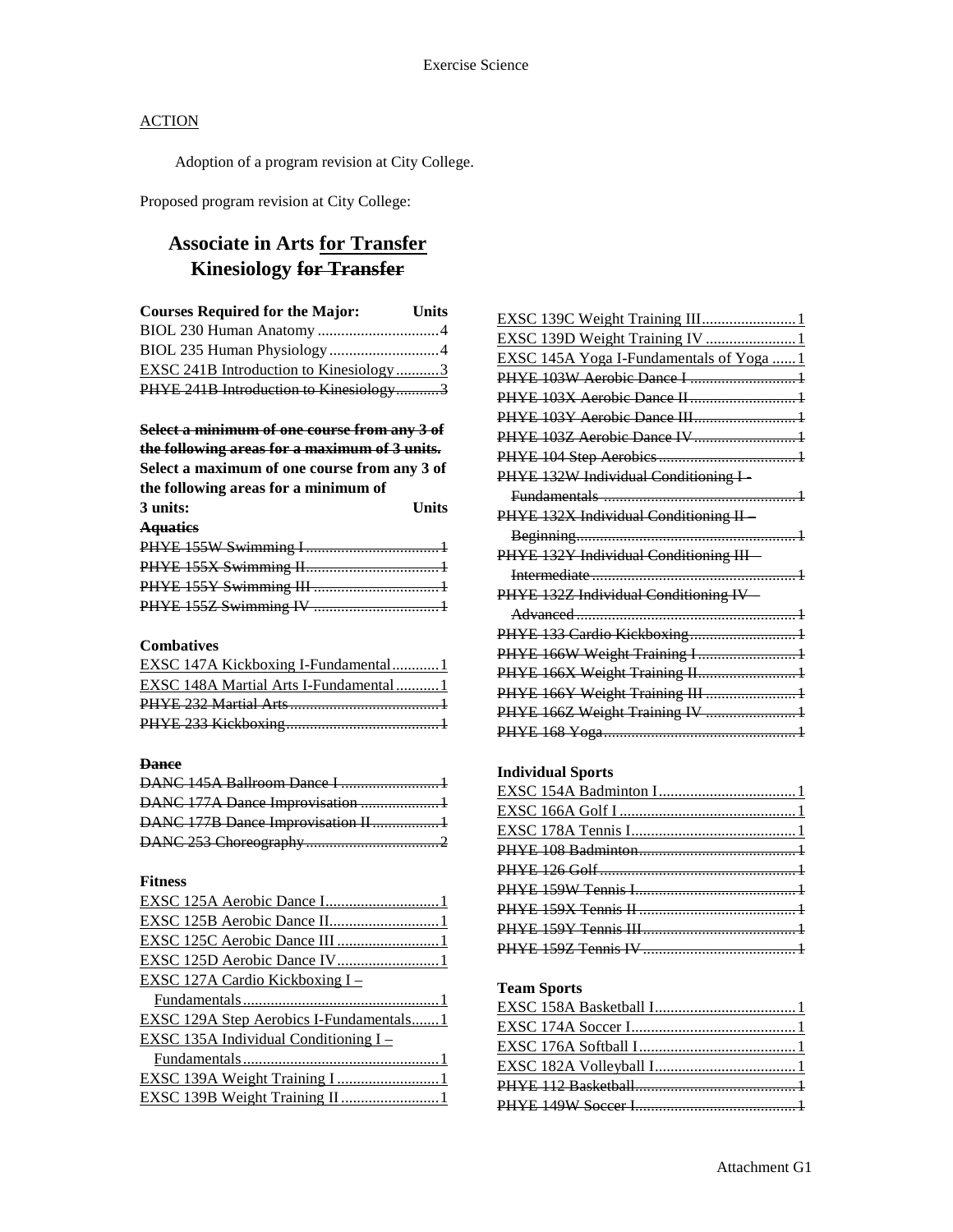| Select two of the following courses (minimum 8 |
|------------------------------------------------|
| units):<br>Units                               |
| CHEM 200 General Chemistry I - Lecture and     |
| CHEM 200L General Chemistry I -                |
|                                                |
| MATH 119 Elementary Statistics or              |
| PSYC 258 Behavioral Science Statistics3        |
| PHYS 125 General Physics or                    |
| PHYS 180A General Physics I and                |
| PHYS 181A General Physics Laboratory I or      |
|                                                |

**Total Units =**  $22 - 24$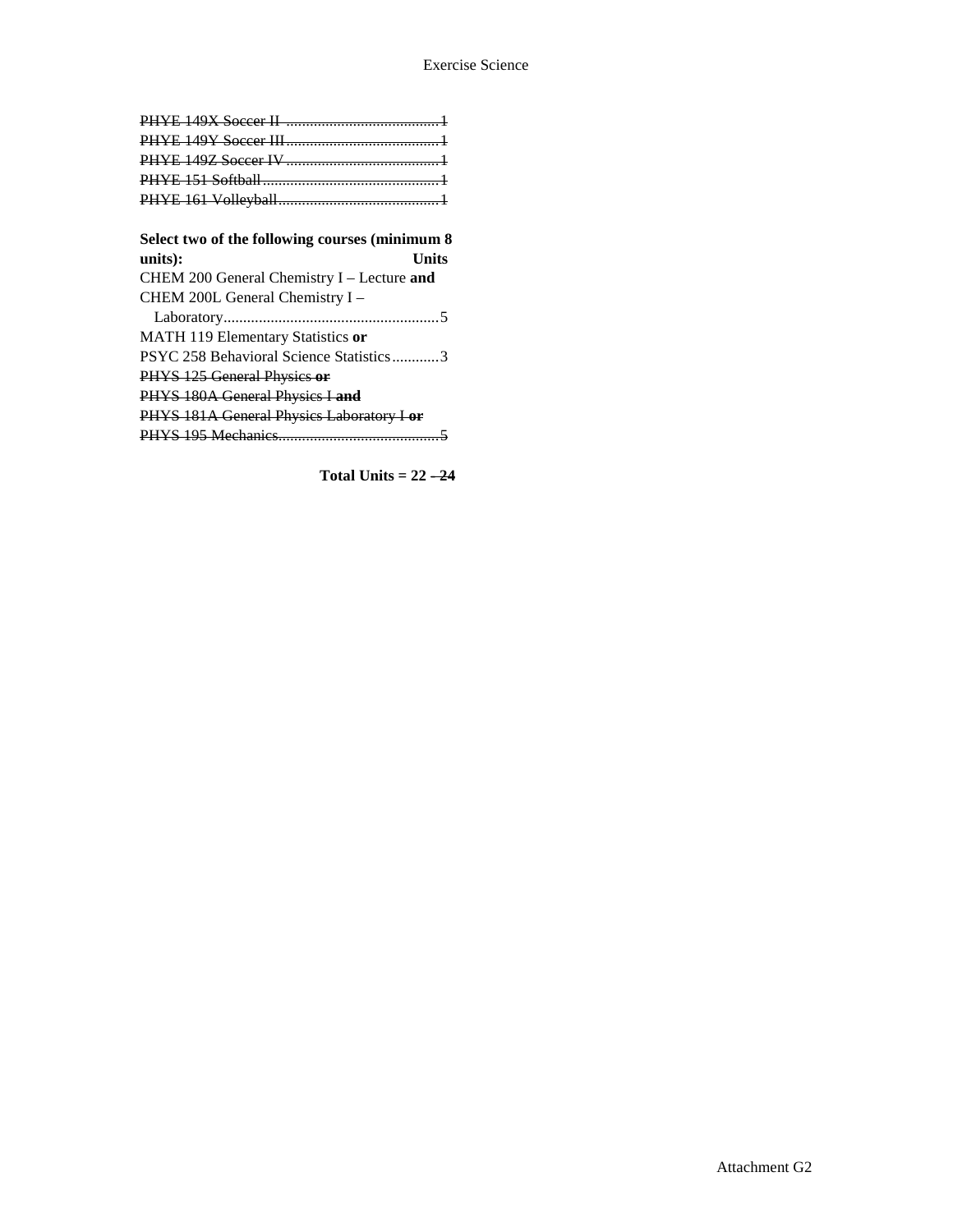Adoption of a program revision at Mesa College.

Proposed program revision at Mesa College:

# **Associate in of Arts Science Degree Kinesiology**

| <b>Courses Required for the Major:</b>               | <b>Units</b> |
|------------------------------------------------------|--------------|
|                                                      |              |
|                                                      |              |
| <b>EXSC 240 Physical Education in the Elementary</b> |              |
|                                                      |              |
| EXSC 241B Introduction to Kinesiology3               |              |
| EXSC 242B Care and Prevention of Injuries 3          |              |
|                                                      |              |

#### **Choose a minimum of six (6) different courses from the following: Aquatics, Dance,**

| $\frac{1}{2}$                            |  |
|------------------------------------------|--|
| Individual and Team sports: <b>White</b> |  |
|                                          |  |
| DANC 135A Jazz Dance I  1 1.5            |  |
| DANC 140A Modern Dance I1 1.5            |  |
| DANC 145A Ballroom Dance I  1 1.5        |  |
|                                          |  |
|                                          |  |
| PHYE 103Y Aerobic Dance III0.5-1         |  |
|                                          |  |
|                                          |  |
|                                          |  |
|                                          |  |
|                                          |  |
| PHYE 119 Springboard Diving0.5 1         |  |
|                                          |  |
|                                          |  |
|                                          |  |
|                                          |  |
|                                          |  |
|                                          |  |
|                                          |  |
|                                          |  |
|                                          |  |
|                                          |  |
|                                          |  |
|                                          |  |
|                                          |  |
|                                          |  |
|                                          |  |
|                                          |  |
|                                          |  |
|                                          |  |
|                                          |  |
|                                          |  |
|                                          |  |

*One course must be chosen from badminton or tennis*

|  | Select a minimum of one course from |
|--|-------------------------------------|
|  |                                     |

| <b>Aquatics:</b><br><u>and the state of the state of the state of the state of the state of the state of the state of the state of the state of the state of the state of the state of the state of the state of the state of the state of the state</u> | <b>Units</b> |
|----------------------------------------------------------------------------------------------------------------------------------------------------------------------------------------------------------------------------------------------------------|--------------|
| EXSC 113A Swimming I0.5-1                                                                                                                                                                                                                                |              |
|                                                                                                                                                                                                                                                          |              |
|                                                                                                                                                                                                                                                          |              |
|                                                                                                                                                                                                                                                          |              |

| Select a minimum of one course from Aerobic        |
|----------------------------------------------------|
|                                                    |
|                                                    |
|                                                    |
| EXSC 114C Aquatic Fitness III 0.5-1                |
| EXSC 114D Aquatic Fitness IV0.5-1                  |
|                                                    |
|                                                    |
| EXSC 125C Aerobic Dance III 0.5-1                  |
| EXSC 125D Aerobic Dance IV0.5-1                    |
| EXSC 126A Cardio Conditioning I0.5-1               |
| EXSC 126B Cardio Conditioning II0.5-1              |
| EXSC 126C Cardio Conditioning III 0.5-1            |
| EXSC 126D Cardio Conditioning IV0.5-1              |
| EXSC 144A Fitness Walking Level I0.5-1             |
|                                                    |
| Select a minimum of one course from                |
| <b>Conditioning:</b><br><b>Units</b>               |
| EXSC 135Andividual Conditioning I-                 |
|                                                    |
| EXSC 135B Individual Conditioning II -             |
|                                                    |
|                                                    |
| EXSC 135C Individual Conditioning III -            |
|                                                    |
| EXSC 135D Individual Conditioning IV -             |
|                                                    |
| EXSC 136A Off-Season Conditioning for              |
|                                                    |
| <b>EXSC 136B Off-Season Conditioning for Sport</b> |
|                                                    |

EXSC 139B Weight Training II...................0.5-1 EXSC 139C Weight Training III..................0.5-1 EXSC 139D Weight Training IV ...........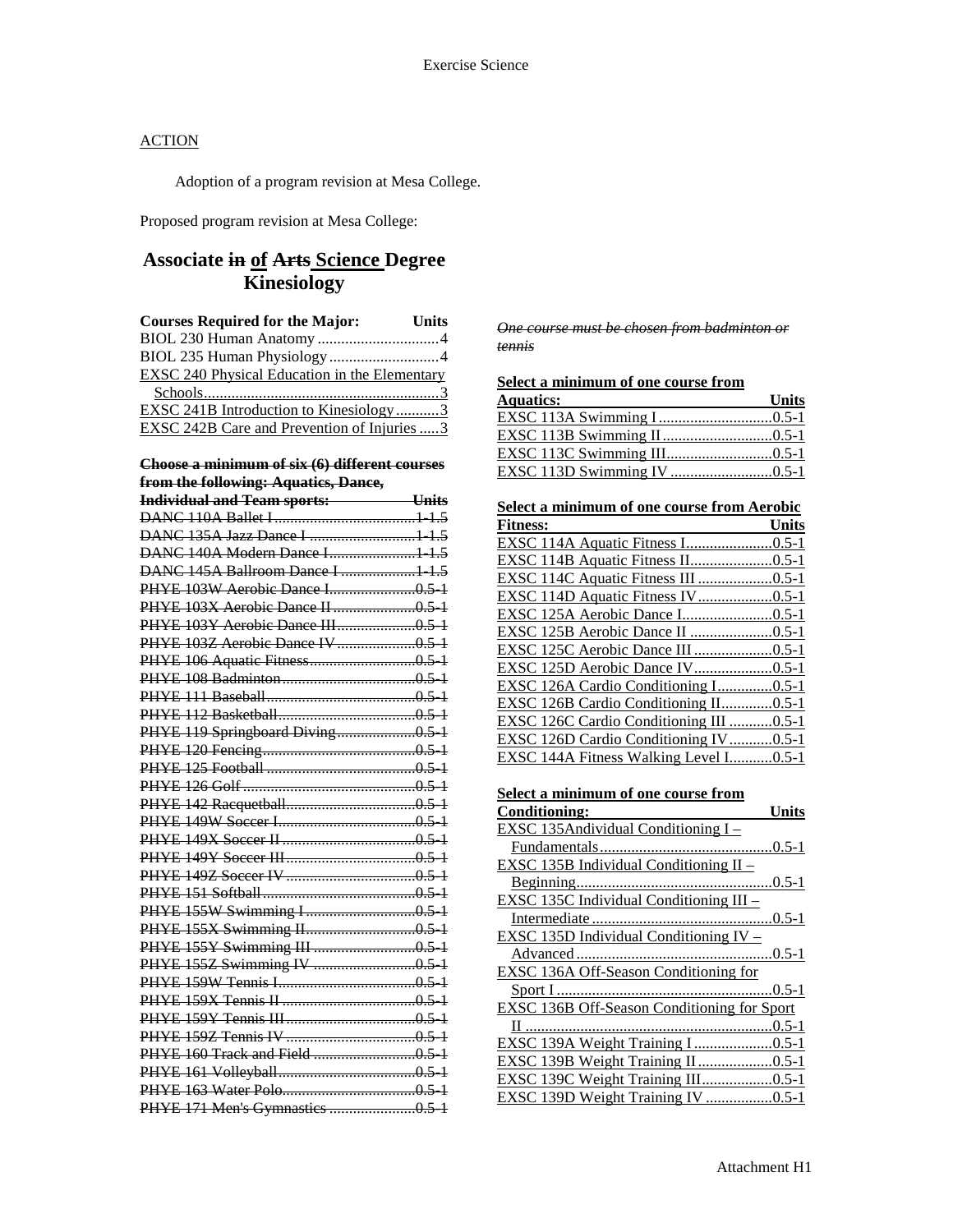EXSC 145A Yoga I-Fundamentals of

| EXSC 145B Yoga II-Beginning Yoga 0.5-1  |  |
|-----------------------------------------|--|
| EXSC 145C Yoga III-Intermediate 0.5-1   |  |
| EXSC 145D Yoga IV - Advanced Level0.5-1 |  |

#### **Select a minimum of one course from**

| <b>Individual Sports:</b>                      | <b>Units</b> |
|------------------------------------------------|--------------|
| EXSC 147A Kickboxing I-Fundamental0.5-1        |              |
| EXSC 147B Kickboxing II-Beginning0.5-1         |              |
| EXSC 147C Kickboxing III-Intermediate  0.5-1   |              |
| EXSC 147D Kickboxing IV-Advanced0.5-1          |              |
| EXSC 148A Martial Arts I-Fundamental  0.5-1    |              |
| EXSC 148B Martial Arts II-Beginning0.5-1       |              |
| EXSC 148C Martial Arts III-Intermediate  0.5-1 |              |
| EXSC 148D Martial Arts IV-Advanced0.5-1        |              |
|                                                |              |
|                                                |              |
| EXSC 154C Badminton III 0.5-1                  |              |
|                                                |              |
| EXSC 160A Springboard Diving I0.5-1            |              |
| EXSC 160B Springboard Diving II0.5-1           |              |
|                                                |              |
|                                                |              |
|                                                |              |
|                                                |              |
|                                                |              |
|                                                |              |
|                                                |              |
|                                                |              |
| EXSC 168A Men's Gymnastics I 0.5-1             |              |
| EXSC 168B Men's Gymnastics II 0.5-1            |              |
| EXSC 168C Men's Gymnastics III0.5-1            |              |
| EXSC 168D Men's Gymnastics IV 0.5-1            |              |
| EXSC 170A Women's Gymnastics I0.5-1            |              |
| EXSC 170B Women's Gymnastics II0.5-1           |              |
| EXSC 170C Women's Gymnastics III0.5-1          |              |
| EXSC 170D Women's Gymnastics IV 0.5-1          |              |
|                                                |              |
|                                                |              |
|                                                |              |
|                                                |              |
|                                                |              |
|                                                |              |

**Select a minimum of one course from Team** 

| Sports: | <b>Units</b> |
|---------|--------------|
|         |              |
|         |              |
|         |              |
|         |              |
|         |              |
|         |              |
|         |              |

## **Select a minimum of one course from**

| Dance:<br><u> The Communication of the Communication of the Communication of the Communication of the Communication of the Communication of the Communication of the Communication of the Communication of the Communication of the Commun</u> | Units |
|------------------------------------------------------------------------------------------------------------------------------------------------------------------------------------------------------------------------------------------------|-------|
|                                                                                                                                                                                                                                                |       |
|                                                                                                                                                                                                                                                |       |
|                                                                                                                                                                                                                                                |       |
|                                                                                                                                                                                                                                                |       |
| DANC 140A Modern Dance I1-1.5                                                                                                                                                                                                                  |       |
|                                                                                                                                                                                                                                                |       |
| DANC 145A Ballroom Dance I 1-1.5                                                                                                                                                                                                               |       |
| <b>DANC 145B Ballroom Dance II1-1.5</b>                                                                                                                                                                                                        |       |

**Total Units = 20.5-23.5 20-25**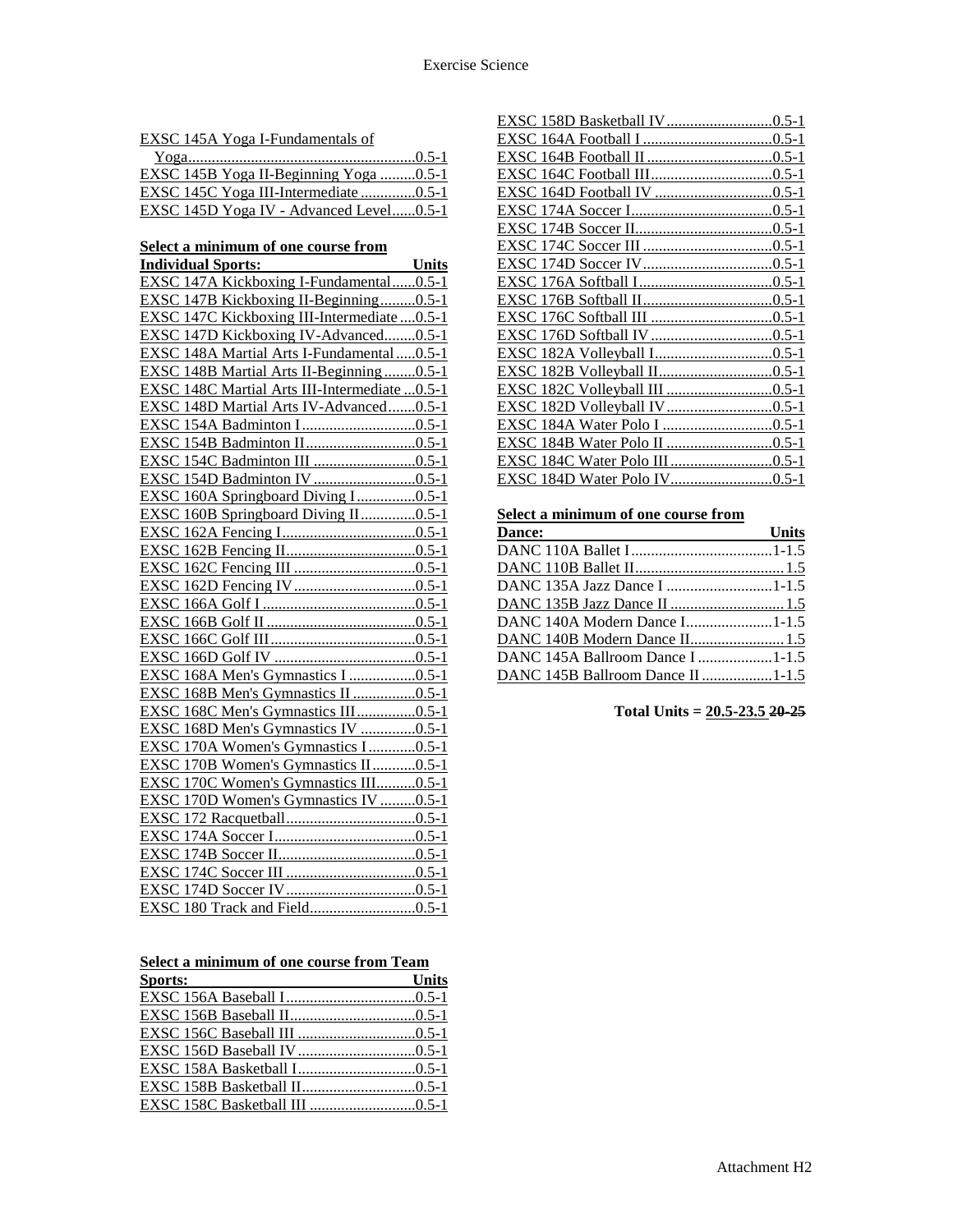Adoption of a program revision at Mesa College.

Proposed program revision at Mesa College:

## **Associate in Arts for Transfer Psychology for Transfer**

| <b>Courses Required for the Major:</b> Units             |              |
|----------------------------------------------------------|--------------|
| PSYC 101 <sup>1</sup> General Psychology 3               |              |
| PSYC 255 Introduction to Psychological                   |              |
|                                                          |              |
| BIOL 200 <sup>1</sup> Biological Statistics or           |              |
| MATH 119 <sup>1</sup> Elementary Statistics or           |              |
| PSYC 258 Behavioral Science Statistics3                  |              |
|                                                          |              |
| Select one of the following courses:                     | <b>Units</b> |
| BIOL 107 <sup>1</sup> General Biology-Lecture and        |              |
|                                                          |              |
| PSYC 260 <sup>1</sup> Introduction to Physiological      |              |
|                                                          |              |
|                                                          |              |
| Select one of the following courses (not                 |              |
| selected above):                                         | <b>Units</b> |
| (It is recommended to that students select               |              |
| courses that meet lower division major                   |              |
| preparation requirements for your their                  |              |
| university.)                                             |              |
| BIOL 107 <sup>1</sup> General Biology-Lecture and        |              |
|                                                          | 4            |
| BIOL 210A <sup>1</sup> Introduction to the Biological    |              |
|                                                          |              |
|                                                          |              |
| CHEM 100 <sup>1</sup> Fundamentals of Chemistry and      |              |
| CHEM 100L <sup>1</sup> Fundamentals of Chemistry         |              |
|                                                          |              |
|                                                          |              |
| CHEM $1301$ Introduction to Organic and                  |              |
| Biological Chemistry and                                 |              |
| CHEM $130L1$ Introduction to Organic and                 |              |
| Biological Chemistry Laboratory4                         |              |
| CHEM $200^{-1}$ General Chemistry I – Lecture and        |              |
| CHEM 200L $^1$ General Chemistry I -                     |              |
|                                                          |              |
| CHEM 201 <sup>1</sup> General Chemistry II - Lecture and |              |
| CHEM 201L <sup>1</sup> General Chemistry II -            |              |
|                                                          |              |
| CHIL 101 <sup>1</sup> Human Growth and Development 3     |              |
|                                                          |              |
| ENGL $101^{-1}$ Reading and Composition3                 |              |
| ENGL 105 <sup>1</sup> Composition and Literature 3       |              |
| ENGL 205 <sup>1</sup> Critical Thinking and Intermediate |              |
|                                                          |              |
|                                                          |              |
|                                                          |              |

| MATH 150 <sup>1</sup> Calculus with Analytic                                             |
|------------------------------------------------------------------------------------------|
| MATH 151 <sup>1</sup> Calculus with Analytic                                             |
|                                                                                          |
| PHIL 100 <sup>1</sup> Logic and Critical Thinking 3                                      |
| PHIL 205 <sup>1</sup> Critical Thinking and Writing in                                   |
|                                                                                          |
|                                                                                          |
|                                                                                          |
|                                                                                          |
| PHYS 196 <sup>1</sup> Electricity and Magnetism 5                                        |
| PHYS 197 <sup>1</sup> Waves, Optics and Modern                                           |
|                                                                                          |
| PSYC 121 <sup>1</sup> Introduction to Child Psychology3                                  |
| PSYC 125 Introduction to Behavior                                                        |
|                                                                                          |
| PSYC 155 <sup>1</sup> Introduction to Personality 3                                      |
|                                                                                          |
|                                                                                          |
| PSYC 230 <sup>1</sup> Psychology of Lifespan                                             |
|                                                                                          |
| PSYC $260^{\text{1}}$ Introduction to Physiological                                      |
|                                                                                          |
| SOCO 101 <sup>1</sup> Principles of Sociology3                                           |
| SOCO 110 <sup>1</sup> Contemporary Social Problems  3                                    |
|                                                                                          |
|                                                                                          |
| Select one of the following courses (not                                                 |
| selected above):<br><b>Units</b>                                                         |
| (It is recommended to that students select                                               |
| courses that meet lower division major                                                   |
| preparation requirements for your their                                                  |
| university.)                                                                             |
| BIOL $1071$ General Biology-Lecture and                                                  |
|                                                                                          |
| BIOL 210A <sup>1</sup> Introduction to the Biological                                    |
|                                                                                          |
|                                                                                          |
| CHEM 100 <sup>1</sup> Fundamentals of Chemistry and                                      |
| <b>CHEM 100L Fundamentals of Chemistry</b>                                               |
|                                                                                          |
| CHEM 130 <sup>1</sup> Introduction to Organic and                                        |
| <b>Biological Chemistry and</b>                                                          |
| CHEM 130L <sup>1</sup> Introduction to Organic and<br>Biological Chemistry Laboratory  4 |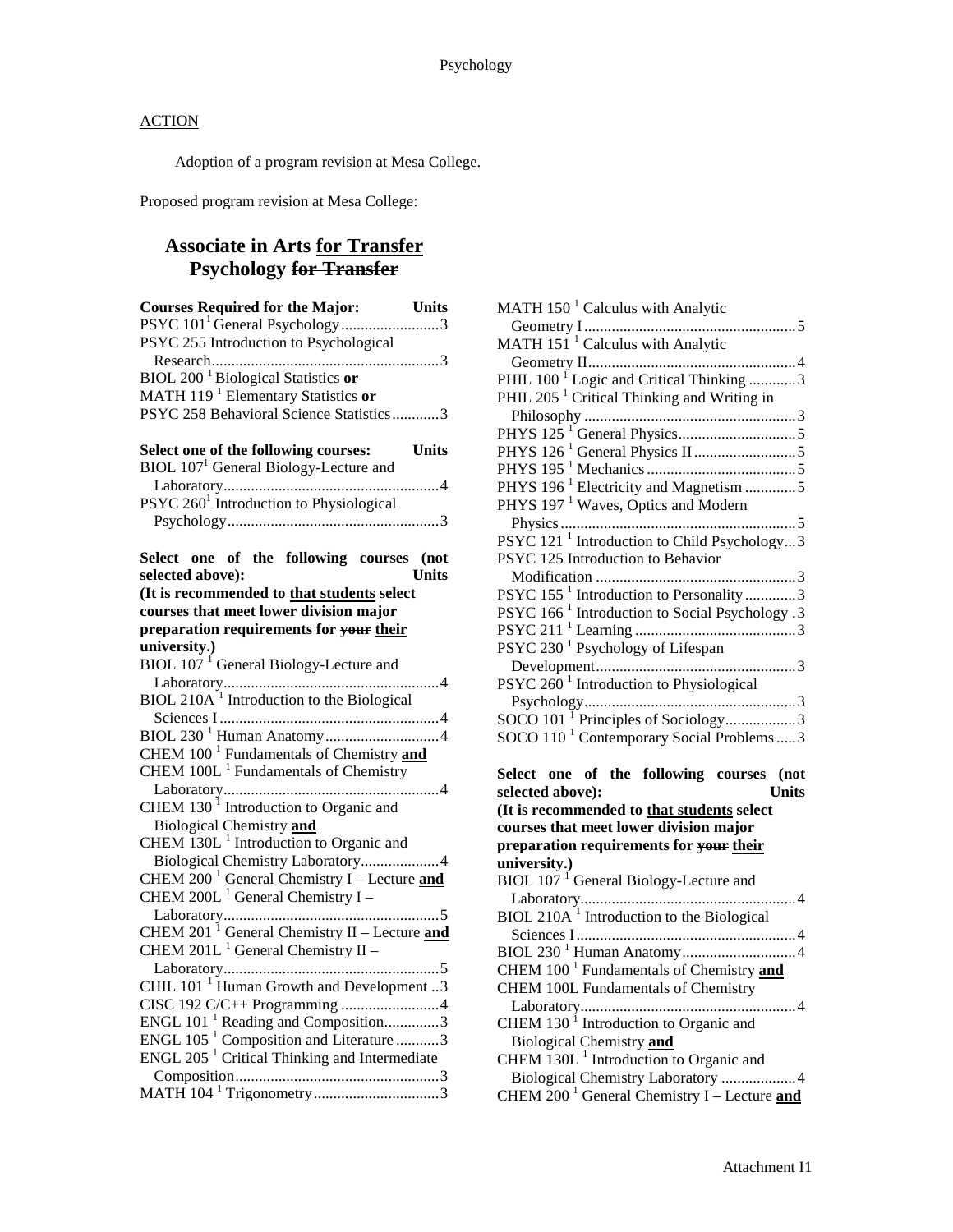| CHEM 200L <sup>1</sup> General Chemistry I –             |
|----------------------------------------------------------|
|                                                          |
| CHEM 201 <sup>1</sup> General Chemistry II – Lecture and |
| CHEM $201L1$ General Chemistry II –                      |
|                                                          |
| CHIL 101 <sup>1</sup> Human Growth and Development 3     |
|                                                          |
| ENGL 101 <sup>1</sup> Reading and Composition3           |
| ENGL 105 <sup>1</sup> Composition and Literature 3       |
| ENGL $205-1$ Critical Thinking and Intermediate          |
|                                                          |
|                                                          |
| MATH $1501$ Calculus with Analytic                       |
|                                                          |
| MATH 151 <sup>1</sup> Calculus with Analytic             |
|                                                          |
| PHIL 100 <sup>1</sup> Logic and Critical Thinking 3      |
| PHIL 205 <sup>1</sup> Critical Thinking and Writing in   |
|                                                          |
|                                                          |
|                                                          |
|                                                          |
| PHYS 196 <sup>1</sup> Electricity and Magnetism 5        |
| PHYS 197 <sup>1</sup> Waves, Optics and Modern           |
|                                                          |
| PSYC 111 <sup>1</sup> Psychological/Social Aspects of    |
|                                                          |
| PSYC 112 <sup>1</sup> Interpersonal Relations3           |
| PSYC 121 <sup>1</sup> Introduction to Child Psychology3  |
| PSYC 125 Introduction to Behavior                        |
|                                                          |
| PSYC 133 <sup>1</sup> Psychology of Women 3              |
| PSYC 135 <sup>1</sup> Marriage and Family Relations 3    |
| PSYC 137 <sup>1</sup> Human Sexual Behavior3             |
| PSYC 155 <sup>1</sup> Introduction to Personality 3      |
| PSYC 161 Introduction to Counseling 3                    |
| PSYC 165 Theories of Consciousness 3                     |
| PSYC 166 <sup>1</sup> Introduction to Social Psychology3 |
|                                                          |
| PSYC 230 <sup>1</sup> Psychology of Lifespan             |
|                                                          |
| PSYC 245 Abnormal Psychology 3                           |
| PSYC 260 $^1$ Introduction to Physiological              |
|                                                          |
| SOCO 101 <sup>T</sup> Principles of Sociology3           |
| SOCO 110 <sup>1</sup> Contemporary Social Problems 3     |

*1 Course also fulfills general education requirements for the CSUGE or IGETC pattern.*

**Total Units = 18 -23**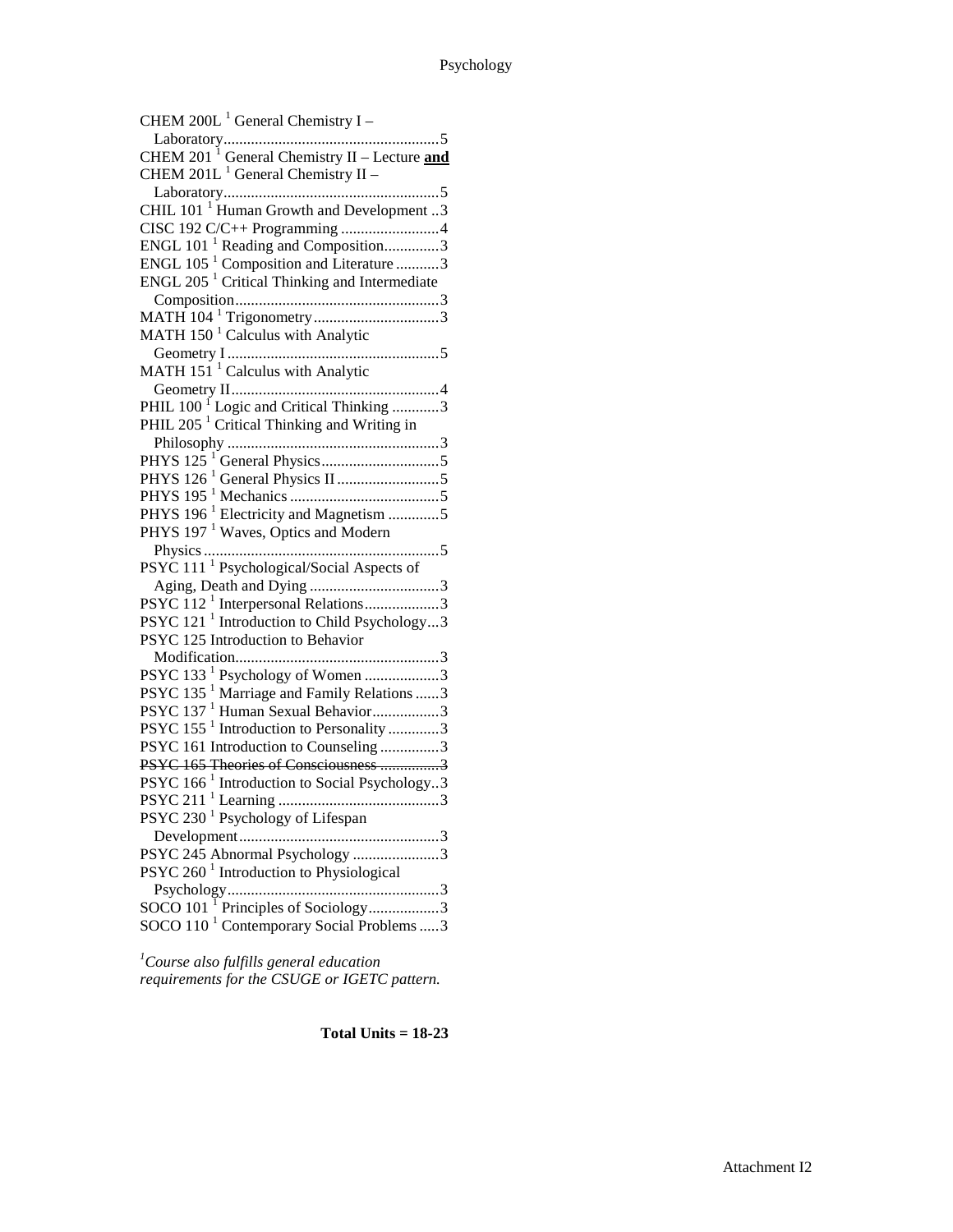Adoption of a new program at Miramar College.

Proposed new program at Miramar College:

# **Associate in Arts for Transfer Political Science**

| <b>Courses Required for the Major:</b><br>Units |
|-------------------------------------------------|
| POLI 101 Introduction to Political Science3     |
| POLI 102 The American Political System 3        |
| POLI 103 Comparative Politics3                  |
| MATH 119 Elementary Statistics or               |
| PSYC 258 Behavioral Science Statistics3         |
| Select two courses (six units) from the         |
| <b>Units</b><br>following:                      |
| (It is recommended that students select         |
| courses that meet lower division major          |
| preparation requirements for their transfer     |
| university)                                     |
| POLI 140 Contemporary International Politics3   |
| ACCT 116A Financial Accounting 4                |
| <b>ANTH 103 Introduction to Cultural</b>        |
|                                                 |
| BUSE 140 Business Law and the Legal             |
|                                                 |
| COMS 135 Interpersonal Communication 3          |
| ECON 120 Principles of Macroeconomics3          |
| ECON 121 Principles of Microeconomics 3         |
| GEOG 102 Cultural Geography 3                   |
|                                                 |
|                                                 |
| HIST 105 Introduction to Western                |
|                                                 |
| HIST 106 Introduction to Western                |
|                                                 |
| HIST 109 History of the United States I 3       |
| HIST 110 History of the United States II 3      |
| HIST 120 Introduction to Asian Civilizations3   |
| HIST 121 Asian Civilizations in Modern          |
|                                                 |
| HIST 141 Women in United States History I3      |
| HIST 142 Women in United States History II3     |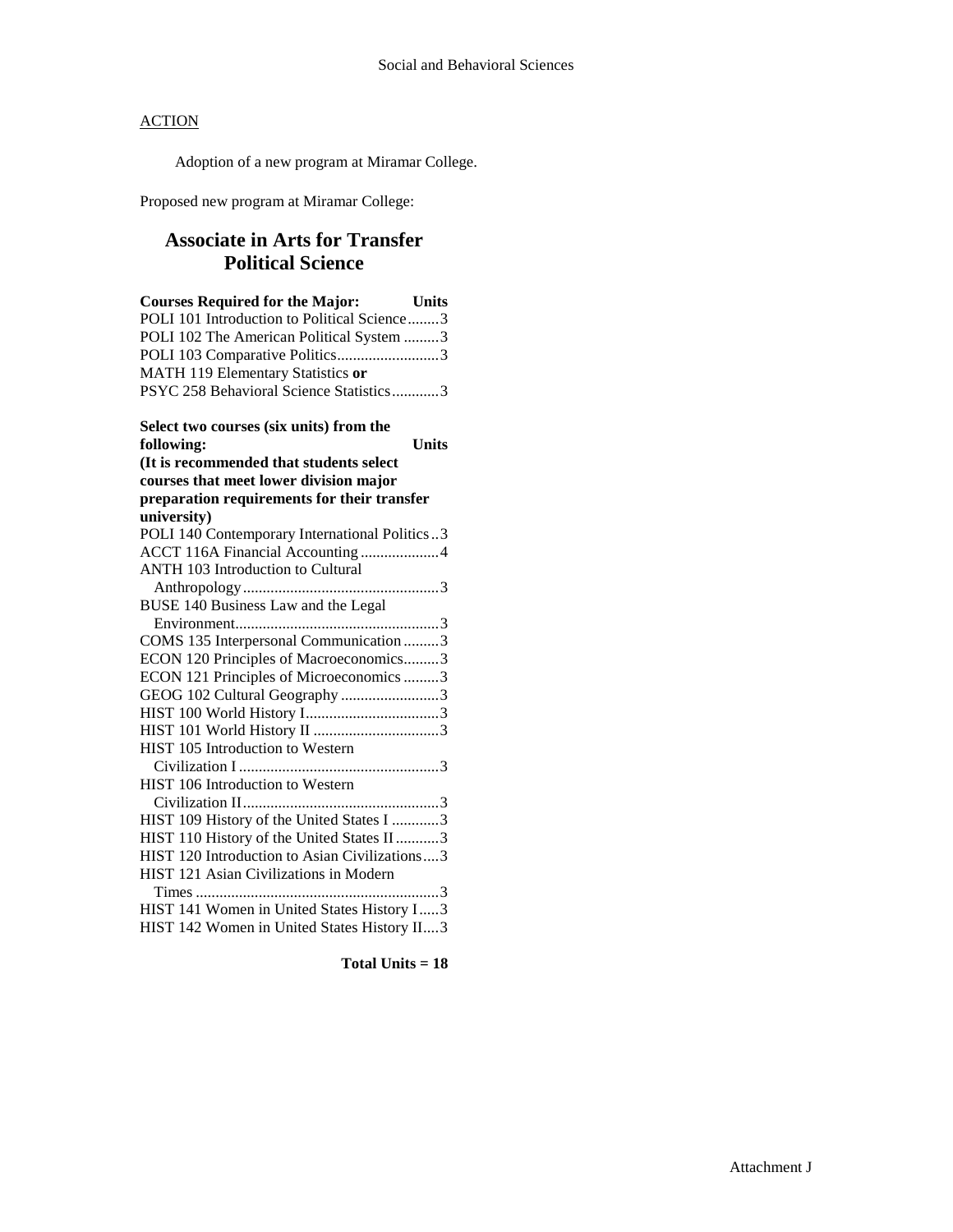Adoption of a program revision at Miramar College.

Proposed program revision at Miramar College:

# **Associate in of Arts Degree Social and Behavioral Sciences**

| <b>Courses Required for the Major:</b>        |
|-----------------------------------------------|
| Select at least 12 units from the following   |
| <b>Social and Behavioral Sciences core</b>    |
| <b>Units</b><br>courses:                      |
| ADJU 101 Introduction to Administration of    |
|                                               |
|                                               |
| ADJU 106 Diversity and Community              |
|                                               |
| ADJU 162 Criminal Investigation3              |
| ADJU 193 Concepts of Criminal Law3            |
| ADJU 205 Leadership Theory and Practice 3     |
| ADJU 210 Rules of Evidence3                   |
| ADJU 230 Constitutional Law I3                |
| ANTH 102 Introduction to Physical             |
|                                               |
| ANTH 103 Introduction to Cultural             |
|                                               |
| ANTH 104 Laboratory in Physical               |
|                                               |
| ANTH 107 Introduction to Archaeology3         |
| BLAS 140A History of the U.S., Black          |
|                                               |
| BLAS 140B History of the U.S, Black           |
|                                               |
| ECON 120 Principles of Macroeconomics3        |
| ECON 121 Principles of Microeconomics 3       |
| FILI 100 Filipino American Experience3        |
| GEOG 101 Physical Geography3                  |
| GEOG 101L Physical Geography Laboratory1      |
| GEOG 102 Cultural Geography 3                 |
| GEOG 104 World Regional Geography3            |
|                                               |
|                                               |
| HIST 105 Introduction to Western              |
|                                               |
| HIST 106 Introduction to Western              |
|                                               |
| HIST 109 History of the United States I 3     |
| HIST 110 History of the United States II 3    |
| HIST 120 Introduction to Asian Civilizations3 |
| HIST 121 Asian Civilizations in Modern        |
|                                               |
| HIST 141 Women in United States History I3    |
| HIST 142 Women in United States History II3   |
| POLI 101 Introduction to Political Science3   |
|                                               |

| POLI 102 The American Political System 3      |
|-----------------------------------------------|
| POLI 103 Comparative Politics3                |
| POLI 140 Contemporary International Politics3 |
| PSYC 101 General Psychology3                  |
| PSYC 133 Psychology of Women 3                |
| PSYC 135 Marriage and Family Relations 3      |
| PSYC 166 Introduction to Social Psychology3   |
| PSYC 255 Introduction to Psychological        |
|                                               |
| PSYC 258 Behavioral Science Statistics or     |
| MATH 119 Elementary Statistics 3              |
| SOCO 101 Principles of Sociology3             |
| SOCO 110 Contemporary Social Problems 3       |
| SOCO 201 Advanced Principles of Sociology3    |
| SOCO 223 Globalization and Social Change3     |
| SUST 101 Introduction to Sustainability3      |
|                                               |
| Select at least one course and the remainder  |
| of units needed to meet the minimum of 18     |
| from the following:<br><b>Units</b>           |
| ACCT 116A Financial Accounting4               |
| BIOL 107 General Biology-Lecture and          |
|                                               |
|                                               |
| BUSE 140 Business Law and the Legal           |
|                                               |
| CBTE 120 Beginning Microsoft Word 2           |
| CBTE 127 Introduction to PowerPoint 2         |
|                                               |
|                                               |
| CHEM 100 Fundamentals of Chemistry 3          |
| CHEM 100L Fundamentals of Chemistry           |
|                                               |
| CISC 181 Principles of Information Systems4   |
| CISC 186 Visual Basic Programming4            |
| CISC 189A Introduction to Programming I  4    |
| CISC 189B Introduction to Programming II  4   |
|                                               |
| ENGL 105 Composition and Literature 3         |
| ENGL 205 Critical Thinking and Intermediate   |
|                                               |
| ENGL 237 Women in Literature3                 |
|                                               |
| LIBS 101 Information Literacy and Research    |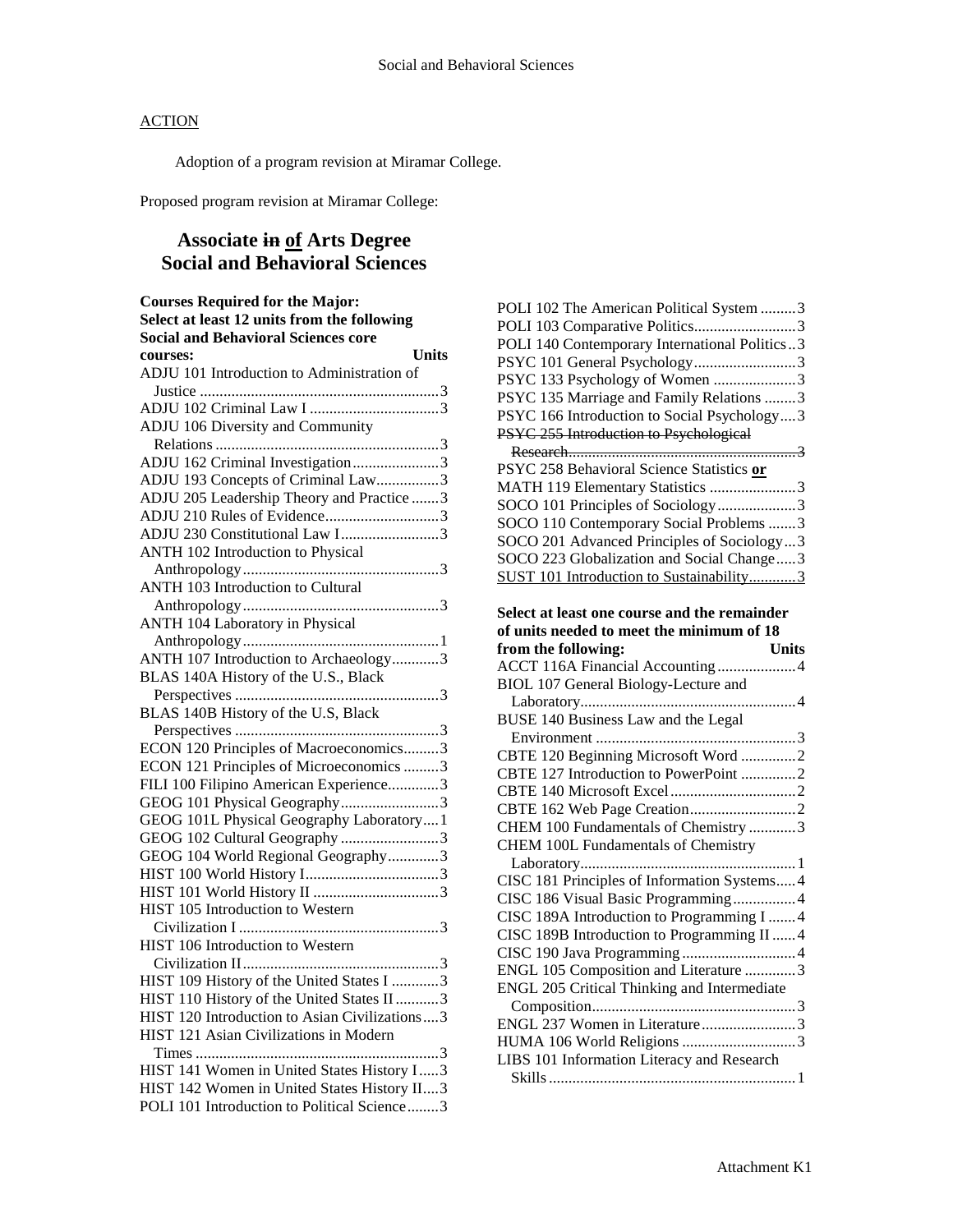| MATH 121 Basic Techniques of Applied      |  |
|-------------------------------------------|--|
|                                           |  |
| MATH 150 Calculus with Analytic           |  |
|                                           |  |
| PHIL 100 Logic and Critical Thinking3     |  |
|                                           |  |
| PHIL 102B Introduction To Philosophy:     |  |
|                                           |  |
| PHIL 205 Critical Thinking and Writing in |  |
|                                           |  |
| PHYN 100 Survey of Physical Science3      |  |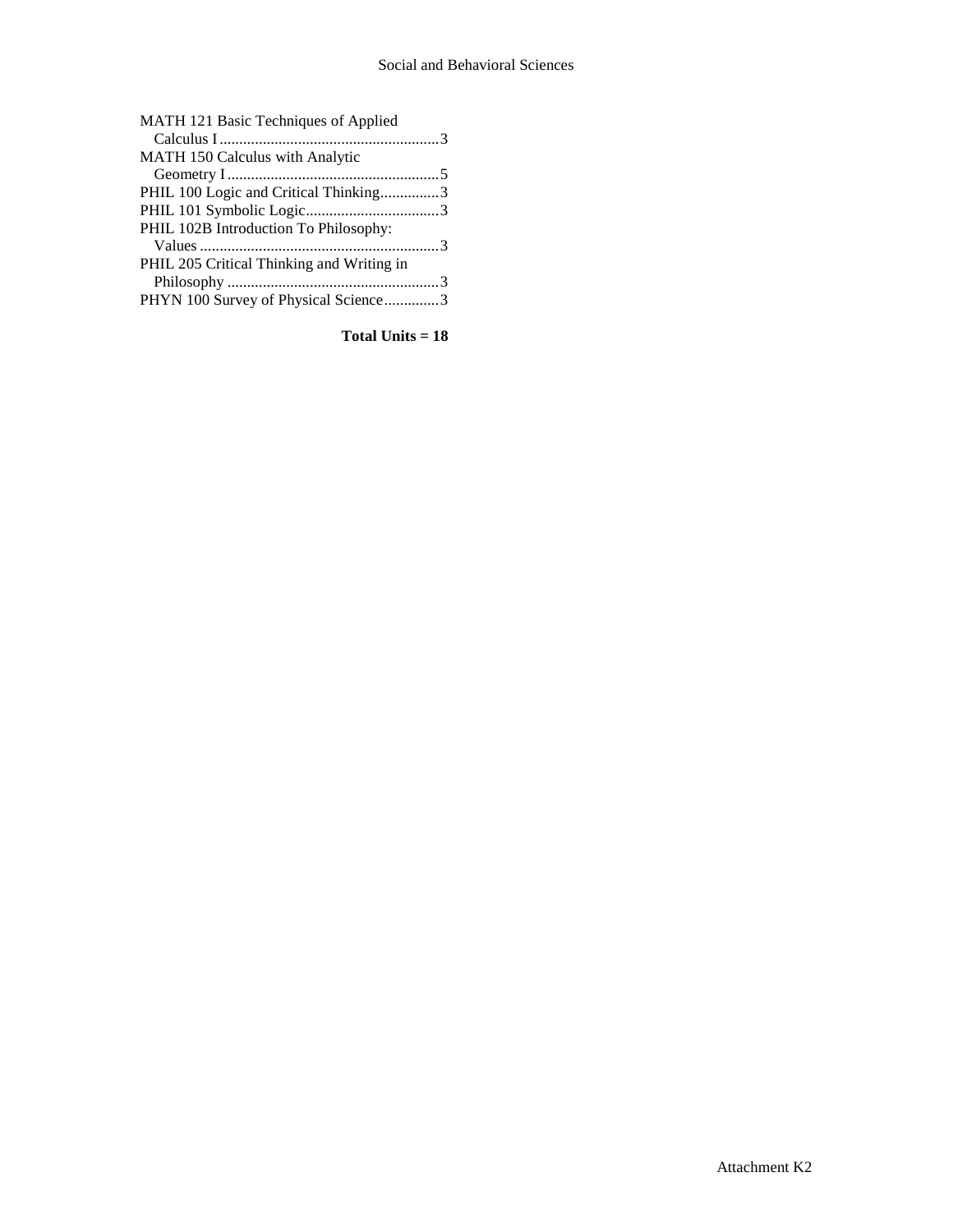Adoption of a program revision at City College.

Proposed program revision at City College:

# **Certificate of Achievement Urban Gardening**

| <b>Courses Required for the Major:</b><br><b>Units</b> |
|--------------------------------------------------------|
| AGRI 102 Sustainable Urban Agricultural                |
|                                                        |
| AGRI 104 Cool Season Organic Production3               |
| AGRI 106 Warm Season Organic Production3               |
| Choose 6 units from the following                      |
| electives:<br>Units                                    |
| <b>AGRI 100 Principles of Sustainable</b>              |
|                                                        |
| AGRI 108 Building Fertile Soil Organically3            |
| AGRI 110 Organic Fruit Tree Care3                      |
| <b>AGRI 112 Organic Greenhouse Management</b>          |
|                                                        |
|                                                        |
| <b>AGRI 118 Sustainable Landscaping Using</b>          |
|                                                        |
| <b>AGRI 126 Introduction to Permaculture</b>           |
|                                                        |
| AGRI 128 Food Preservation Skills  1                   |
| <b>SUST 250 Field Experience In</b>                    |
|                                                        |